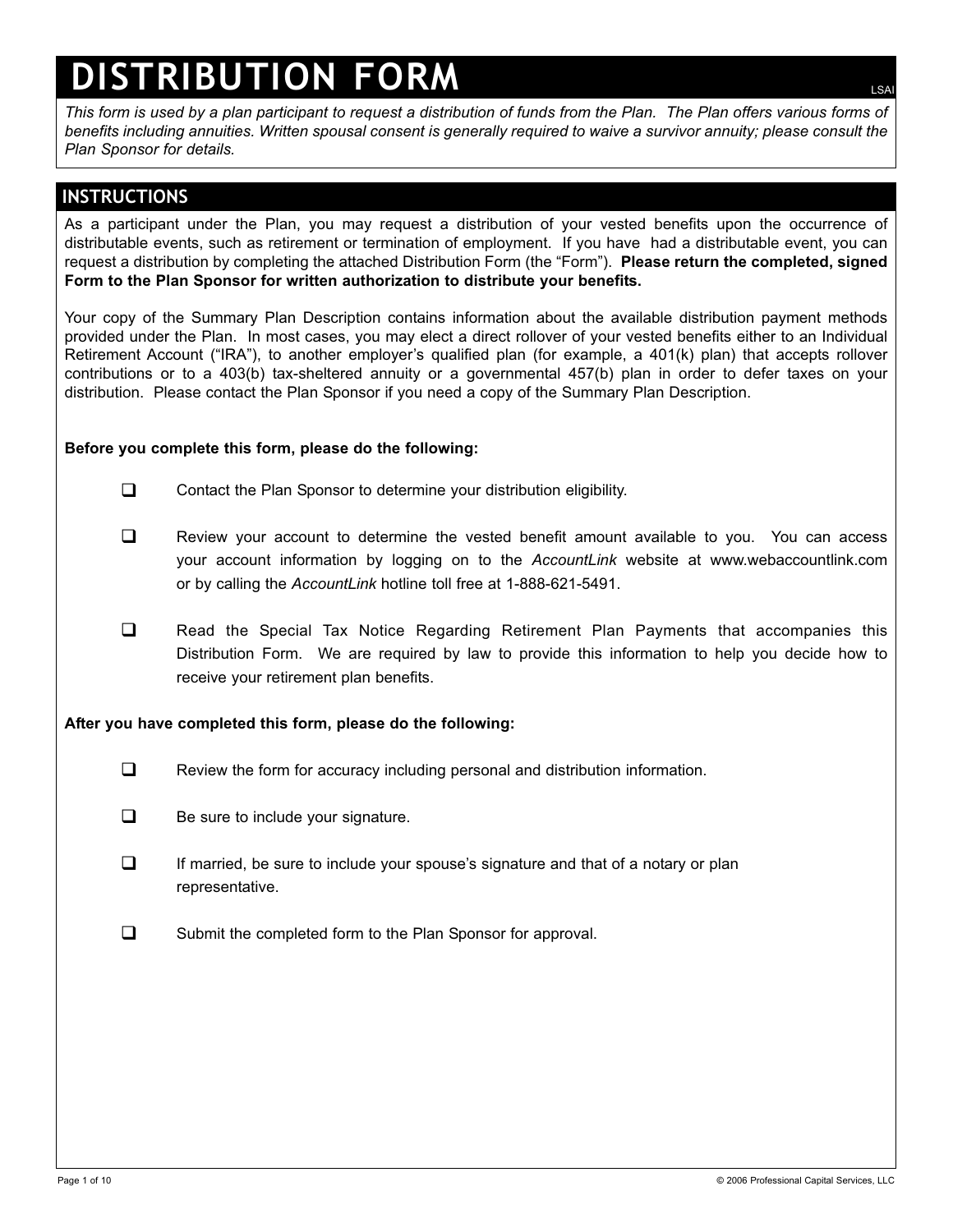## **DISTRIBUTION FORM**LSAI

| <b>SECTION 1 - Personal Information</b>                                                                                                                                                                                       |                                                                                                                              |                   |                   |  |  |
|-------------------------------------------------------------------------------------------------------------------------------------------------------------------------------------------------------------------------------|------------------------------------------------------------------------------------------------------------------------------|-------------------|-------------------|--|--|
|                                                                                                                                                                                                                               |                                                                                                                              |                   |                   |  |  |
|                                                                                                                                                                                                                               |                                                                                                                              |                   |                   |  |  |
| Social Security #: Note of Birth: Note of Birth: Note of Birth: Note of Birth: Note of Birth: Note of Birth: Note of Birth: Note of Birth: Note of Birth: Note of Birth: Note of Birth: Note of Birth: Note of Birth: Note of |                                                                                                                              |                   |                   |  |  |
|                                                                                                                                                                                                                               |                                                                                                                              |                   |                   |  |  |
|                                                                                                                                                                                                                               |                                                                                                                              |                   |                   |  |  |
|                                                                                                                                                                                                                               |                                                                                                                              |                   |                   |  |  |
| Please check one:                                                                                                                                                                                                             | $\Box$ I am a Participant $\Box$ I am a QDRO assignee (Skip to Section 3)                                                    |                   |                   |  |  |
|                                                                                                                                                                                                                               |                                                                                                                              |                   |                   |  |  |
| <b>SECTION 2</b> - Distribution Reason (Please choose one of the following)                                                                                                                                                   |                                                                                                                              |                   |                   |  |  |
|                                                                                                                                                                                                                               |                                                                                                                              | $\Box$ Disability | $\Box$ Retirement |  |  |
|                                                                                                                                                                                                                               |                                                                                                                              |                   |                   |  |  |
| <b>SECTION 3 - Distribution Method</b>                                                                                                                                                                                        |                                                                                                                              |                   |                   |  |  |
| <b>Choose One of the following:</b><br>1) I elect to receive a lump-sum of my vested account balance (20% federal income tax withholding will apply)                                                                          |                                                                                                                              |                   |                   |  |  |
|                                                                                                                                                                                                                               |                                                                                                                              |                   |                   |  |  |
| $\Box$ 2) I elect annuity payments (Choose one of the following)                                                                                                                                                              |                                                                                                                              |                   |                   |  |  |
| $\Box$ A) Single-Life Annuity<br>$\Box$ B) Life Annuity with years certain (indicate number of years; maximum of 20):                                                                                                         |                                                                                                                              |                   |                   |  |  |
| C) Joint and Survivor Annuity: Survivor Annuity Percentages $\Box$ 50% $\Box$ 75% $\Box$ 100% $\Box$ Other: _____%<br>ப                                                                                                       |                                                                                                                              |                   |                   |  |  |
|                                                                                                                                                                                                                               |                                                                                                                              |                   |                   |  |  |
| 3) I elect periodic installments (Note: choose both a payment frequency and a payment term):<br>⊔.                                                                                                                            |                                                                                                                              |                   |                   |  |  |
| <b>Payment frequency:</b>                                                                                                                                                                                                     |                                                                                                                              |                   |                   |  |  |
| $\Box$ A) Monthly<br>Payment term:                                                                                                                                                                                            | $\Box$ B) Quarterly $\Box$ C) Semi-annually or $\Box$ D) Annually                                                            |                   |                   |  |  |
|                                                                                                                                                                                                                               | $\Box$ A) Based on my life expectancy ( $\Box$ with recalculation or $\Box$ without recalculation)                           |                   |                   |  |  |
|                                                                                                                                                                                                                               | $\Box$ B) Based on the life expectancy of me and my Beneficiary ( $\Box$ with recalculation or $\Box$ without recalculation) |                   |                   |  |  |
| □ C) Specify number off payments: ______                                                                                                                                                                                      |                                                                                                                              |                   |                   |  |  |
| (Note: Payments may not exceed your life expectancy or the joint life expectancies off you and your beneficiary.)                                                                                                             |                                                                                                                              |                   |                   |  |  |
| $\Box$ 4) I elect to transfer all or a portion of my distribution amount to an IRA or another plan. (Choose one of the following):                                                                                            |                                                                                                                              |                   |                   |  |  |
| A) Total Vested Account Balance                                                                                                                                                                                               |                                                                                                                              |                   |                   |  |  |
| □ B) I elect to rollover \$<br>2000 of my vested account balance to an IRA or another qualified                                                                                                                               |                                                                                                                              |                   |                   |  |  |
| plan, governmental Section 457(b) plan or tax-sheltered 403(b) annuity plan, with any remaining cash balance<br>paid in a lump-sum to me less the income tax withholding due on that lump-sum amount.                         |                                                                                                                              |                   |                   |  |  |
| (You must complete the Rollover Destination section below if you select either of these options)                                                                                                                              |                                                                                                                              |                   |                   |  |  |
|                                                                                                                                                                                                                               |                                                                                                                              |                   |                   |  |  |
| <b>Rollover Destination:</b>                                                                                                                                                                                                  |                                                                                                                              |                   |                   |  |  |
| (Choose one of the following):                                                                                                                                                                                                |                                                                                                                              |                   |                   |  |  |
| $\Box$ A) IRA                                                                                                                                                                                                                 |                                                                                                                              |                   |                   |  |  |
|                                                                                                                                                                                                                               |                                                                                                                              |                   |                   |  |  |
|                                                                                                                                                                                                                               |                                                                                                                              |                   |                   |  |  |
|                                                                                                                                                                                                                               |                                                                                                                              |                   |                   |  |  |
|                                                                                                                                                                                                                               |                                                                                                                              |                   |                   |  |  |
| $\Box$ B) Another employer's plan or tax-sheltered 403(b) annuity                                                                                                                                                             |                                                                                                                              |                   |                   |  |  |
|                                                                                                                                                                                                                               |                                                                                                                              |                   |                   |  |  |
|                                                                                                                                                                                                                               |                                                                                                                              |                   |                   |  |  |
|                                                                                                                                                                                                                               |                                                                                                                              |                   |                   |  |  |
|                                                                                                                                                                                                                               |                                                                                                                              |                   |                   |  |  |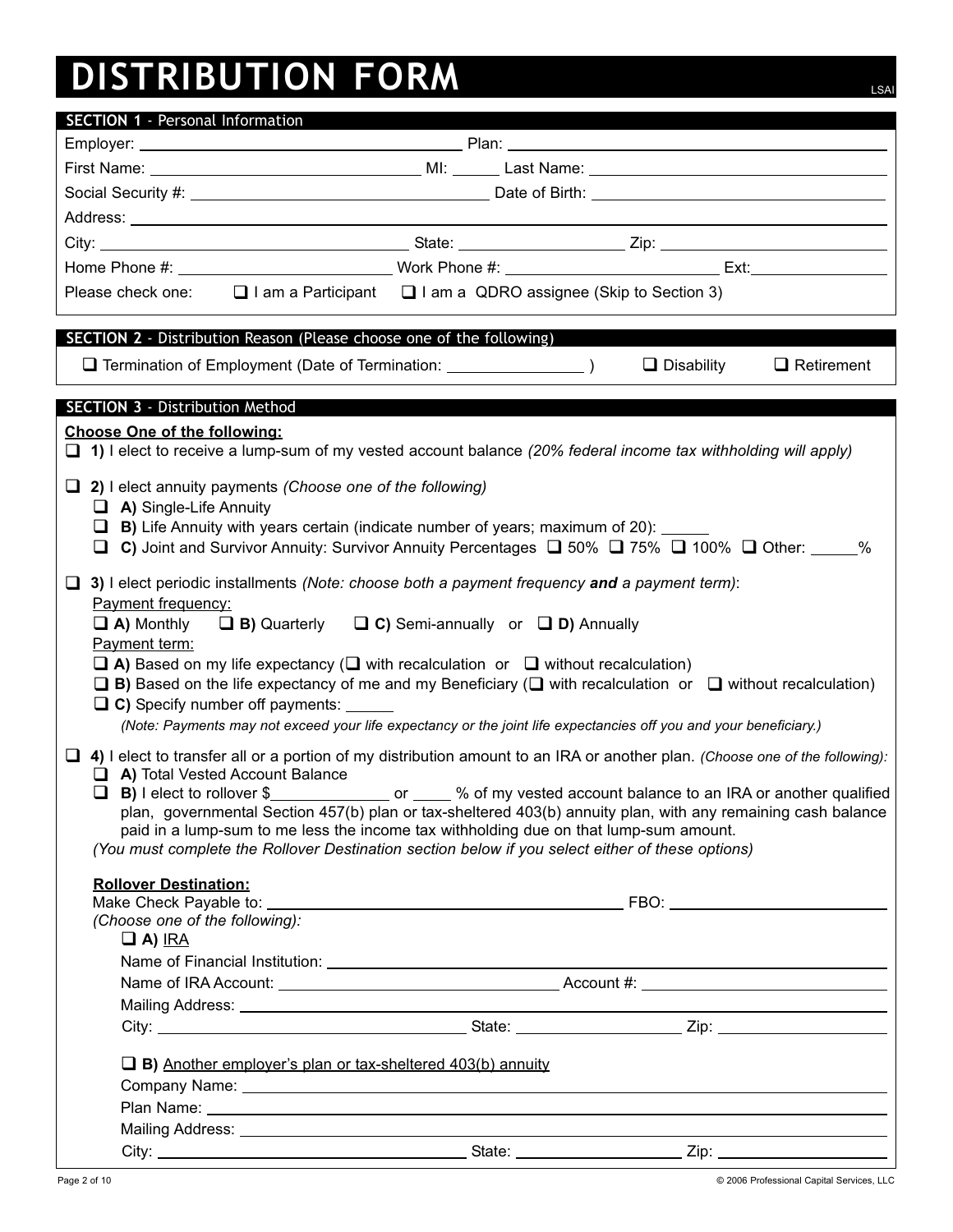## **SECTION 4** - Additional Income Tax Withholding

*NOTE: If your distribution is subject to mandatory withholding, any amounts requested as a lump-sum will be subject to 20% withholding. If your distribution is subject to an early withdrawal penalty and you wish to have that deducted prior to receiving your distribution, please request an additional amount below.*

Additional Federal Income Tax Amount:

Please withhold the following amount from my distribution in addition to the 20% withholding specified above: *(Choose one of the following)*

 $\Box$  I would like an additional  $\$\_\_\_\_\_$  withheld from my payment

 $\Box$  I would like an additional  $\_\_\_\_\$ % withheld from my payment

□ State Income Tax Amount:

The taxable portion of your distribution, if any, may be subject to state income tax withholding, unless you elect not to have withholding apply. However, if a state requires mandatory state withholding, the applicable amount will be withheld regardless or your election.

*(Choose one of the following)*

 $\Box$  I do not want any non-mandatory state income tax withheld from my payment

 $\Box$  I would like an additional \$ withheld from my payment

□ I would like an additional \_\_\_\_\_\_ % withheld from my payment

## **SECTION 5** - Participant's Signature

I certify that I am not married *(do not complete Section 6)*

 $\Box$  I certify that the information I have provided on this form is true and correct and that any amounts requested for direct rollover are for deposit to an eligible retirement plan or IRA. I have read and understand the information contained in the Special Tax Notice Regarding Plan Payments ("Notice") and I am aware of the possible tax consequences of this distribution. I have been informed that I have the right to consider the notice for 30 days. I have read and understand the Notice and waive my right to the 30-day waiting period. I understand that a processing fee may be charged to my account in connection with this distribution. I hereby authorize the payment requested and release the Plan Administrator, the Trustees, and the Employer (and agents thereof) from any and all claims with respect to said payment.

Participant's Signature: Date: Date: Date: Date: Date: Date: Date: Date: Date: Date: Date: Date: Date: Date: D

| <b>SECTION 6</b> - Spousal Signature (only for Participant's Spouse)<br>I hereby irrevocably approve of, and consent to, the payment option elected by my spouse as provided above with<br>respect to the timing and form of benefits payable under the Plan. |                                                                                                                                                                                                                                                                                                                                                                                                                                                           |  |  |
|---------------------------------------------------------------------------------------------------------------------------------------------------------------------------------------------------------------------------------------------------------------|-----------------------------------------------------------------------------------------------------------------------------------------------------------------------------------------------------------------------------------------------------------------------------------------------------------------------------------------------------------------------------------------------------------------------------------------------------------|--|--|
|                                                                                                                                                                                                                                                               |                                                                                                                                                                                                                                                                                                                                                                                                                                                           |  |  |
|                                                                                                                                                                                                                                                               |                                                                                                                                                                                                                                                                                                                                                                                                                                                           |  |  |
| <b>or</b><br>Before me, the undersigned Notary Public duly authorized to take acknowledgments and administer oaths, personally<br>as identification, and who acknowledged before me, that he or she<br>executed the foregoing Distribution Form.              |                                                                                                                                                                                                                                                                                                                                                                                                                                                           |  |  |
| ACKNOWLEDGED before me, this _________ day of _______________, 200________.                                                                                                                                                                                   | (SEAL)<br><u> 1989 - Johann Stoff, deutscher Stoffen und der Stoffen und der Stoffen und der Stoffen und der Stoffen und der</u><br>Notary Print Name: Notary Print Name: Notary Print Name: Notary Print Name: Notary Print Name: Notary Print Name: Notary Print Name: Notary Print Name: Notary Print Name: Notary Print Name: Notary Print Name: Notary Print<br>My commission number: University of the commission number:<br>My commission expires: |  |  |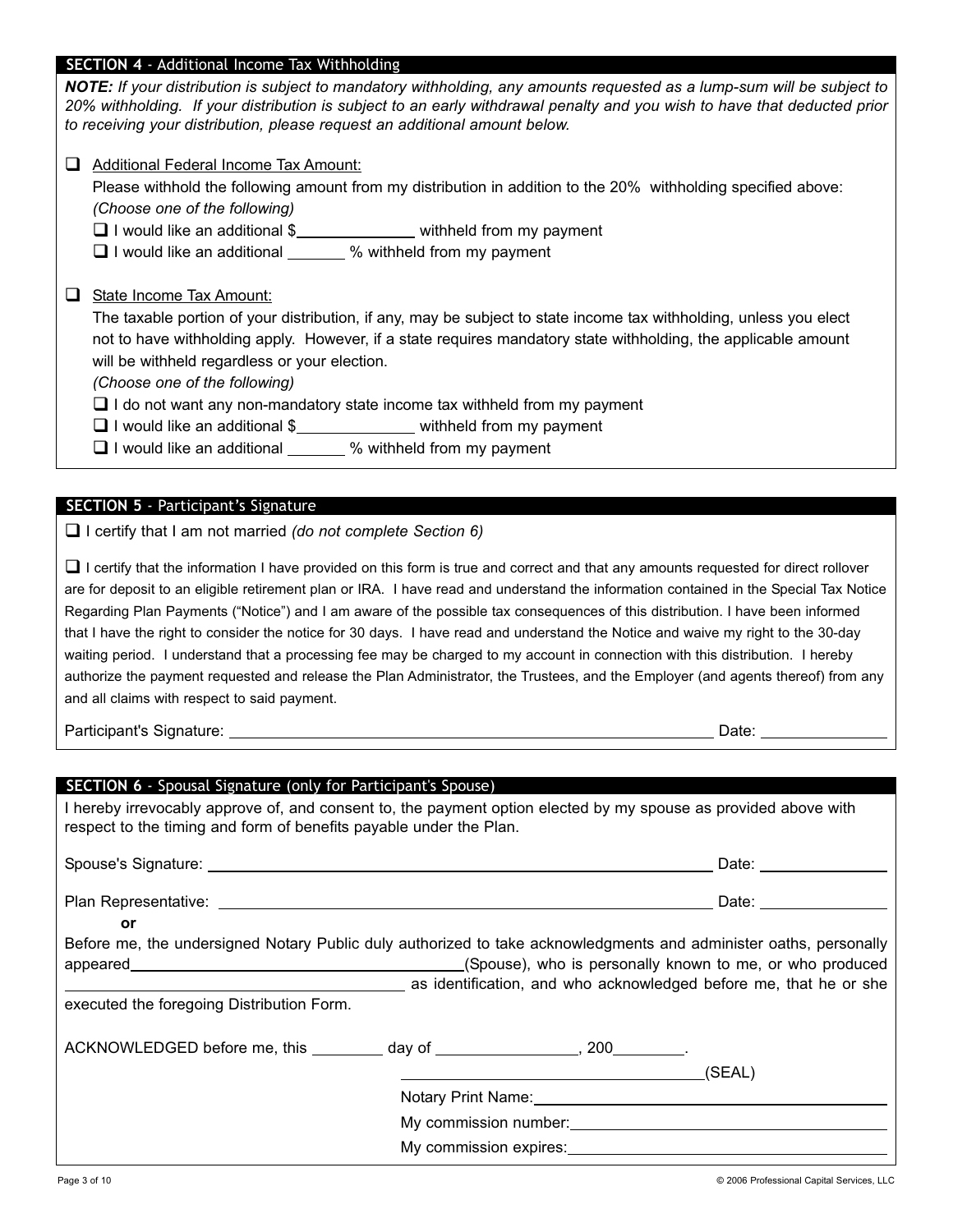#### **SECTION 7**7 - Employer Approval

| SECTION 7 - Employer Approval<br><b>NOTE</b> : This section should be signed only by a representative authorized by the Employer to act on behalf of the Plan.<br>Complete all sections below.                                                                                                                                                                                                                                                                                               |  |  |  |
|----------------------------------------------------------------------------------------------------------------------------------------------------------------------------------------------------------------------------------------------------------------------------------------------------------------------------------------------------------------------------------------------------------------------------------------------------------------------------------------------|--|--|--|
| A) Termination Date: _______________                                                                                                                                                                                                                                                                                                                                                                                                                                                         |  |  |  |
| <b>B)</b> If termination date is in current year, date of last payroll contribution:                                                                                                                                                                                                                                                                                                                                                                                                         |  |  |  |
| C) Hours worked in year of termination: ______________                                                                                                                                                                                                                                                                                                                                                                                                                                       |  |  |  |
| D) Vested Percentage at time of termination: _______%                                                                                                                                                                                                                                                                                                                                                                                                                                        |  |  |  |
| E) The distribution check should be mailed to:<br>$\Box$ Plan Sponsor<br>$\Box$ Participant<br>$\Box$ Financial Institution specified in Section 3                                                                                                                                                                                                                                                                                                                                           |  |  |  |
| On behalf of the Plan, I hereby certify that all of the above information is true in compliance with Plan provisions and<br>authorize a distribution from the Plan as requested by the Participant in accordance with the terms of the Plan.<br>understand that this form will be processed upon receipt by PCS. I am aware that submitting a form prior to the date of<br>the final contributions for a participant may result in a subsequent distribution and additional processing fees. |  |  |  |
| Client Code (Required): __________                                                                                                                                                                                                                                                                                                                                                                                                                                                           |  |  |  |
|                                                                                                                                                                                                                                                                                                                                                                                                                                                                                              |  |  |  |
|                                                                                                                                                                                                                                                                                                                                                                                                                                                                                              |  |  |  |

## **SECTION 8** - Third Party Administrator Authorization

The Third Party Administrator authorizes the distribution as designated above.

Third Party Administrator Signature: Date: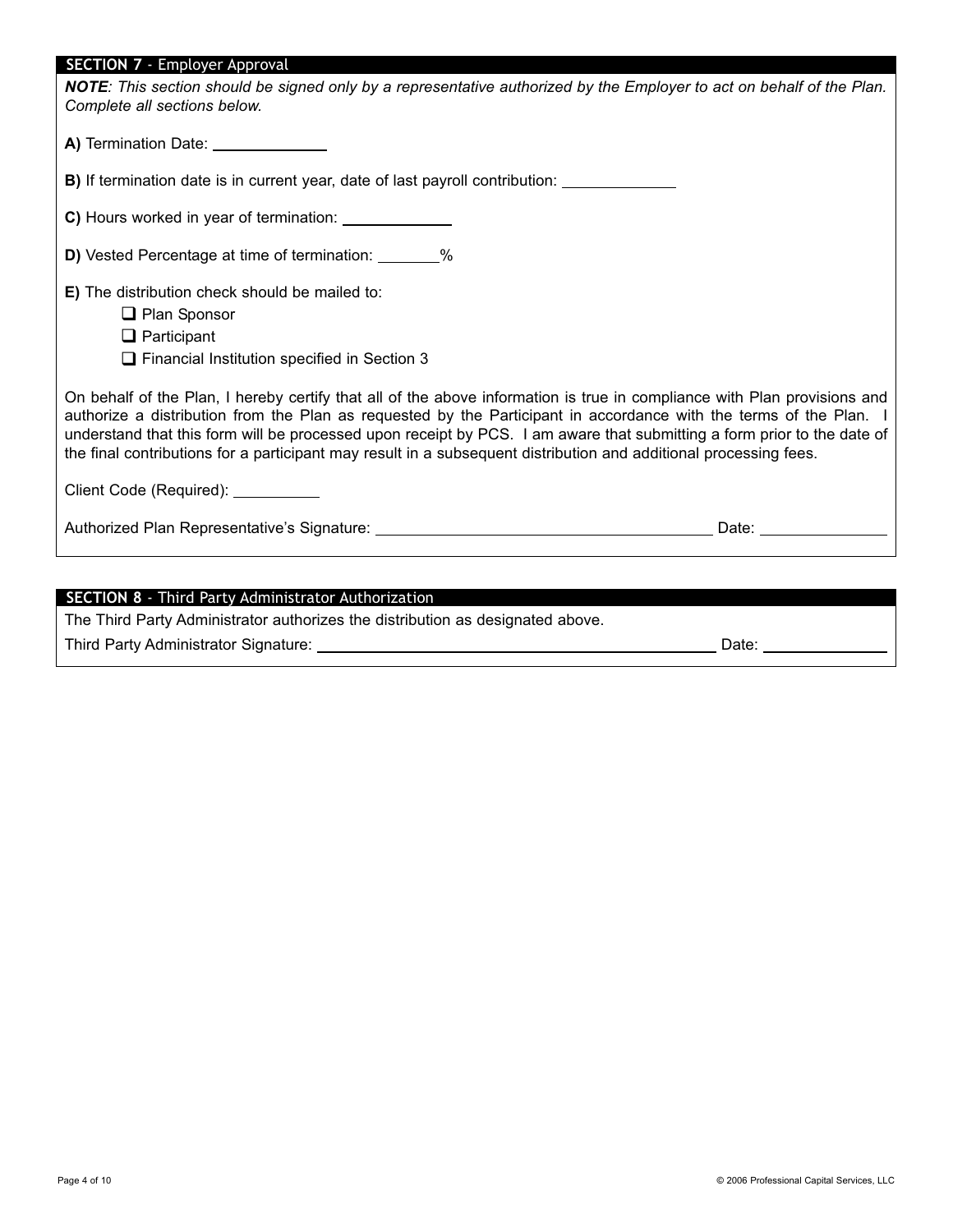## **SPECIAL TAX NOTICE REGARDING PLAN PAYMENTS**

*This notice explains how you can continue to defer federal income tax on your retirement savings in the Plan and contains important information you will need before you decide how to receive your Plan benefits.*

This notice is provided to you by your Plan Administrator because all or part of the payment that you will soon receive from the Plan may be eligible for rollover by you or your Plan Administrator to a traditional IRA, a Roth IRA or an eligible employer plan. A rollover is a payment by you or the Plan Administrator of all or part of your benefit to another plan or IRA that allows you to continue to postpone taxation of that benefit until it is paid to you. Except in the case of a Roth 401(k) account or Roth 403(b) account (see Section VI below), your payment cannot be rolled over to a Roth IRA or a Roth 401(k) or Roth 403(b) account. Also, your payment may not be rolled over into a SIMPLE IRA, or a Coverdell Education Savings Account (formerly known as an education IRA). An "eligible employer plan" includes a plan qualified under section 401(a) of the Internal Revenue Code, including a 401(k) plan, profit-sharing plan, defined benefit plan, stock bonus plan, and money purchase plan; a section 403(a) annuity plan; a section 403(b) tax-sheltered annuity; and an eligible section 457(b) plan maintained by a governmental employer (governmental 457 plan).

An eligible employer plan is not legally required to accept a rollover. Before you decide to roll over your payment to another employer plan, you should find out whether the plan accepts rollovers and, if so, the types of distributions it accepts as a rollover. You should also find out about any documents that are required to be completed before the receiving plan will accept a rollover. Even if a plan accepts rollovers, it might not accept rollovers of certain types of distributions, such as after-tax amounts, including Roth 401(k) and Roth 403(b) account amounts. If this is the case, and your distribution includes after-tax amounts, you may wish instead to roll your distribution over to a traditional IRA or a Roth IRA (in the case of a Roth 401(k) or Roth 403(b) account) or split your rollover amount between the employer plan in which you will participate and a traditional IRA (in the case of a Roth 401(k) or Roth 403(b) account). If an employer plan accepts your rollover, the plan may restrict subsequent distributions of the rollover amount or may require your spouse's consent for any subsequent distribution. A subsequent distribution from the plan that accepts your rollover may also be subject to different tax treatment than distributions from this Plan. Check with the administrator of the plan that is to receive your rollover prior to making the rollover.

#### **SUMMARY**

If you have additional questions after reading this notice, you can contact your Plan Administrator. There are two ways you may be able to receive a Plan payment that is eligible for rollover:

1) Certain payments can be made directly to a traditional IRA or Roth IRA that you establish or to an eligible employer plan that will accept it and hold it for your benefit ("DIRECT ROLLOVER"); or

2) The payment can be PAID TO YOU.

#### If you choose a DIRECT ROLLOVER:

- **·** Your payment will not be taxed in the current year and no income tax will be withheld.
- **·** You choose whether your payment will be made directly to your traditional IRA, Roth IRA or to an eligible employer plan that accepts your rollover. Except in the case of a Roth 401(k) account or Roth 403(b) account which can be rolled over into a Roth IRA (see Section VI below), your payment cannot be rolled over to a Roth IRA, a SIMPLE IRA, or a Coverdell Education Savings Account because these are not traditional IRAs.
- **·** The taxable portion of your payment will be taxed later when you take it out of the traditional IRA or the eligible employer plan. Depending on the type of plan, the later distribution may be subject to different tax treatment than it would be if you received a taxable distribution from this Plan. If the required 5-year holding period and other Roth qualified distribution rules are satisfied, a Roth IRA distribution would not be taxable (see Section VI below).

If you choose to have a Plan payment that is eligible for rollover PAID TO YOU:

- **·** You will receive only 80% of the taxable amount of the payment, because the Plan Administrator is required to withhold 20% of that amount and send it to the IRS as income tax withholding to be credited against your taxes, unless the payment represents a Roth qualified distribution (see Section VI below).
- **·** The taxable amount of your payment will be taxed in the current year unless you roll it over. Under limited circumstances, you may be able to use special tax rules that could reduce the tax you owe. However, if you receive the payment before age 59 1/2, you may have to pay an additional 10% tax.
- **·** You can roll over all or part of the payment by paying it to your traditional IRA or to an eligible employer plan that accepts your rollover within 60 days after you receive the payment. The amount rolled over will not be taxed until you take it out of the traditional IRA or the eligible employer plan.
- **·** If you want to roll over 100% of the payment to a traditional IRA, Roth IRA (in the case of a Roth 401(k) account or Roth 403(b) account) or an eligible employer plan, you must find other money to replace the 20% of the taxable portion that was withheld. If you roll over only the 80% that you received, you will be taxed on the 20% that was withheld and that is not rolled over.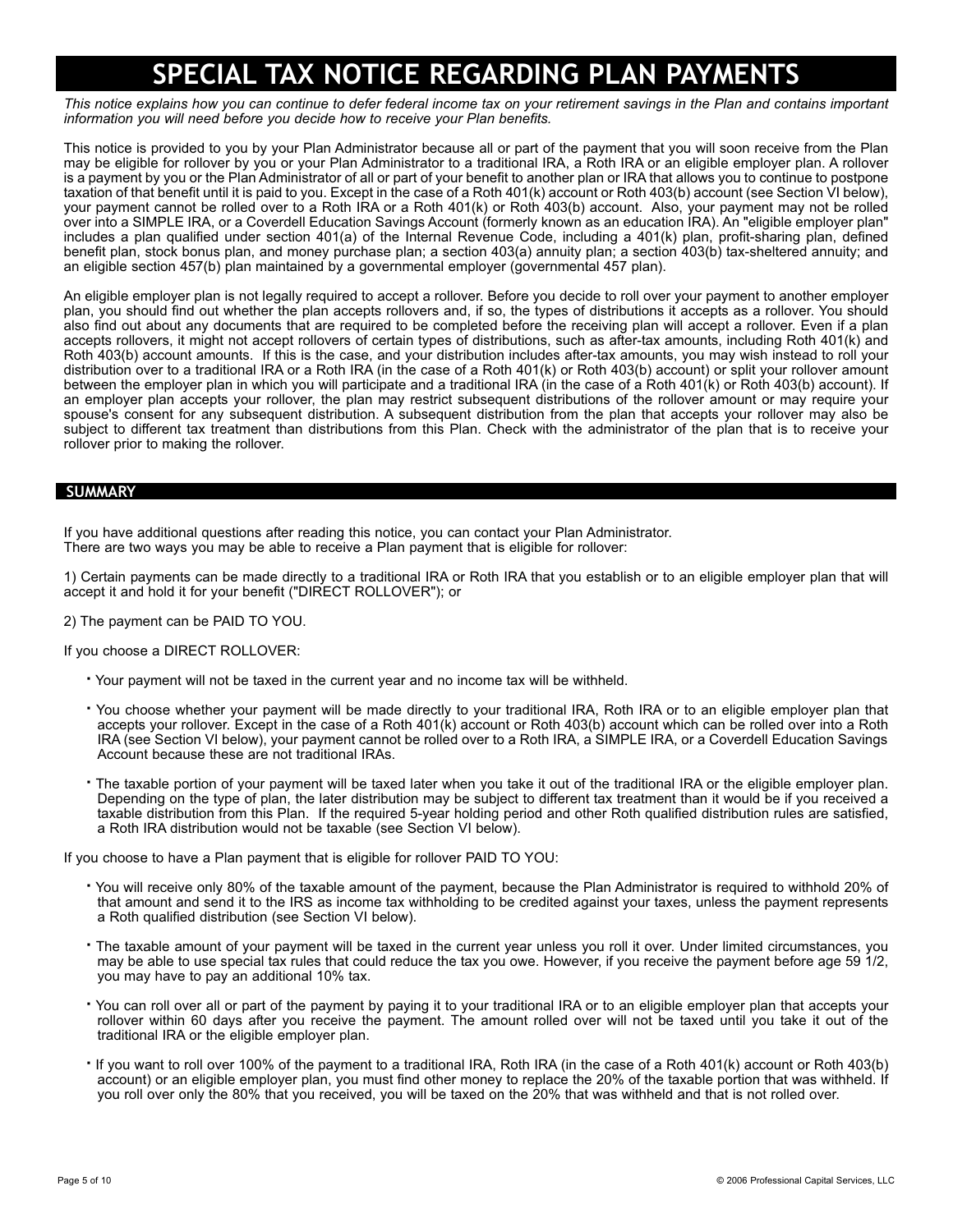#### **MORE INFORMATION**

Your Right to Waive the 30-Day Notice Period. Generally, neither a direct rollover nor a payment can be made from the plan until at least 30 days after your receipt of this notice. Thus, after receiving this notice, you have at least 30 days to consider whether or not to have your withdrawal directly rolled over. If you do not wish to wait until this 30-day notice period ends before your election is processed, you may waive the notice period by making an affirmative election indicating whether or not you wish to make a direct rollover. Your withdrawal will then be processed in accordance with your election as soon as practical after it is received by the Plan Administrator.

#### **I. PAYMENTS THAT CAN and can not BE ROLLED OVER**

Payments from the Plan may be "eligible rollover distributions." This means that they can be rolled over to a traditional IRA, or to an eligible employer plan that accepts rollovers of that type and in certain cases, to a Roth IRA. Except in the case of a Roth 401(k) account or Roth 403(b) account, payments from a plan cannot be rolled over to a Roth IRA, a SIMPLE IRA, or a Coverdell Education Savings Account. Your Plan Administrator should be able to tell you what portion of your payment is an eligible rollover distribution.

#### **Non-Roth After-Tax Contributions**

If you made after-tax contributions to the Plan, these contributions may be rolled into either a traditional IRA or to certain employer plans that accept rollovers of the after-tax contributions. The following rules apply:

a)Rollover into a Traditional IRA. You can roll over your after-tax contributions to a traditional IRA either directly or indirectly. Your plan administrator should be able to tell you how much of your payment is the taxable portion and how much is the after-tax portion.

If you roll over after-tax contributions to a traditional IRA, it is your responsibility to keep track of, and report to the Service on the applicable forms, the amount of these after-tax contributions. This will enable the nontaxable amount of any future distributions from the traditional IRA to be determined. Once you roll over your after-tax contributions to a traditional IRA, those amounts CANNOT later be rolled over to an employer plan.

b)Rollover into an Employer Plan. You can roll over after-tax contributions from an employer plan that is qualified under Code section 401(a) or a section 403(a) annuity plan to another such plan using a direct rollover if the other plan provides separate accounting for amounts rolled over, including separate accounting for the after-tax employee contributions and earnings on those contributions. You can also roll over after-tax contributions from a section 403(b) tax-sheltered annuity to another section 403(b) tax-sheltered annuity using a direct rollover if the other tax-sheltered annuity provides separate accounting for amounts rolled over, including separate accounting for the after-tax employee contributions and earnings on those contributions. You CANNOT roll over after-tax contributions to a governmental 457 plan. If you want to roll over your after-tax contributions to an employer plan that accepts these rollovers, you cannot have the after-tax contributions paid to you first. You must instruct the Plan Administrator of this Plan to make a direct rollover on your behalf. Also, you cannot first roll over after-tax contributions to a traditional IRA and then roll over that amount into an employer plan.

#### **Roth After-Tax Contributions**

If you made Roth contributions to the Plan, these contributions may be rolled over into a Roth IRA, another employer's Plan that features a Roth 401(k) account or to a 403(b) plan that features a Roth 403(b) account.

The following types of payments cannot be rolled over:

#### **Payments Spread Over Long Periods**

You cannot roll over a payment if it is part of a series of equal (or almost equal) payments that are made at least once a year and that will last for:  $\cdot$ 

- **·** Your lifetime (or a period measured by your life expectancy), or
- **·** Your lifetime and your beneficiary's lifetime (or a period measured by your joint life expectancies), or

**·** a period of 10 years or more.

#### **Required Minimum Payments**

Beginning when you reach age 70 1/2 or retire, whichever is later, a certain portion of your payment cannot be rolled over because it is a "required minimum payment" that must be paid to you. Special rules apply if you own more than 5% of your employer.

#### **Hardship Distributions**

A hardship distribution cannot be rolled over.

#### **ESOP Dividends**

Cash dividends paid to you on employer stock held in an employee stock ownership plan cannot be rolled over.

#### **Corrective Distributions**

A distribution that is made to correct a failed nondiscrimination test or because legal limits on certain contributions were exceeded cannot be rolled over.

#### **Loans Treated as Distributions**

The amount of a plan loan that becomes a taxable deemed distribution because of a default cannot be rolled over. However, a loan offset amount is eligible for rollover, as discussed in Part III below. Ask the Plan Administrator of this Plan if distribution of your loan qualifies for rollover treatment.

The Plan Administrator of this Plan should be able to tell you if your payment includes amounts which cannot be rolled over.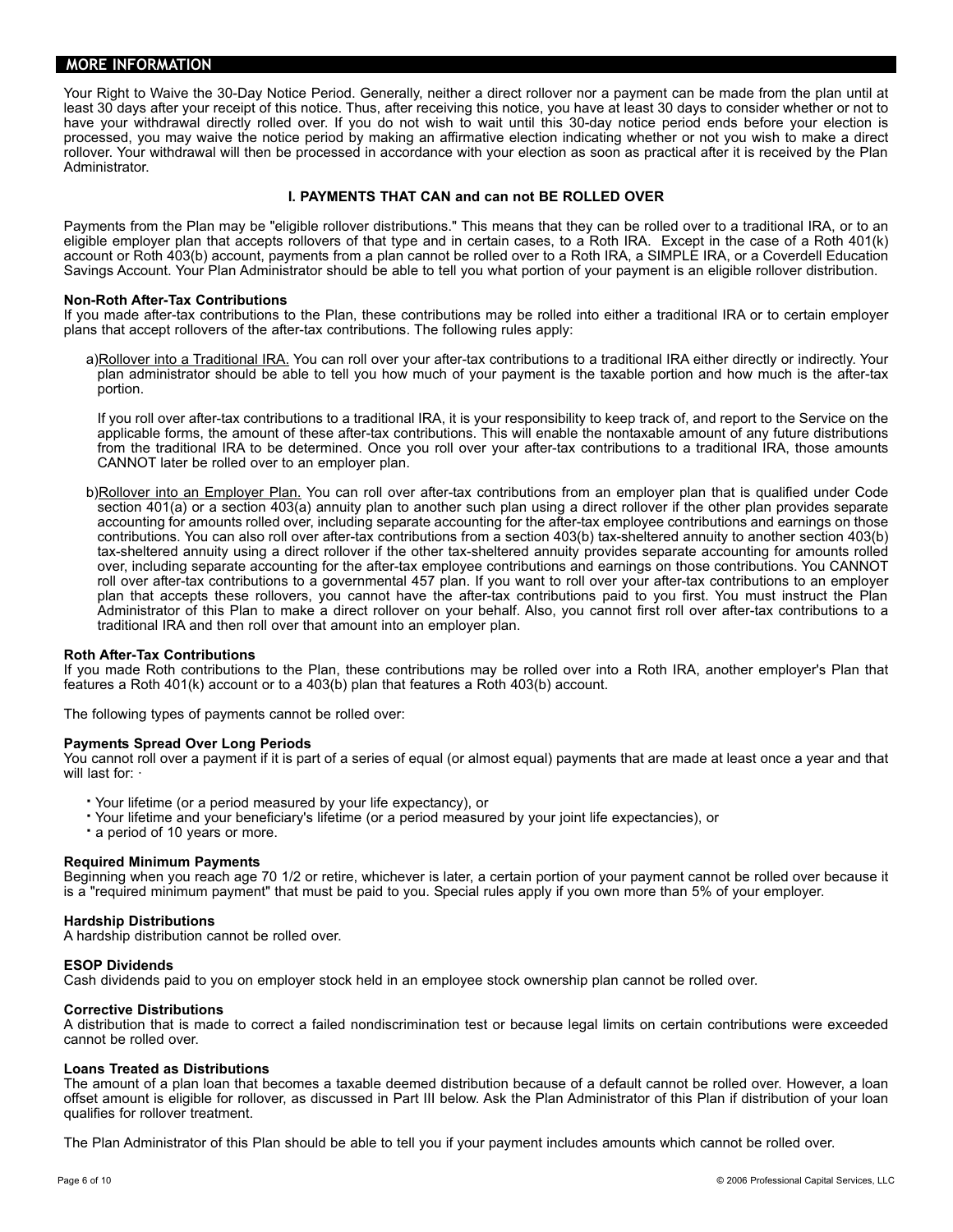#### **II. DIRECT ROLLOVER**

A direct rollover is a direct payment of the amount of your Plan benefits to a traditional IRA, Roth IRA (in the case of a Roth 401(k) account or Roth 403(b) account) or an eligible employer plan that will accept it. You can choose a DIRECT ROLLOVER of all or any portion of your payment that is an eligible rollover distribution, as described in Part I above. You are not taxed on any taxable portion of your payment for which you choose a DIRECT ROLLOVER until you later take it out of the traditional IRA, Roth IRA (provided that the 5-year holding period and other Roth qualified distribution rules have been satisfied, there is no tax - see Section VI below), or eligible employer plan (and in the case of a Roth 401(k) account or Roth 403(b) account, there is no tax if the Roth qualified distribution rules have been satisfied - see Section VI below). In addition, no income tax withholding is required for any taxable portion of your Plan benefits for which you choose a DIRECT ROLLOVER. This Plan might not let you choose a DIRECT ROLLOVER if your distributions for the year are less than \$200.

#### **DIRECT ROLLOVER to a Traditional IRA**

You can open a traditional IRA to receive the direct rollover. If you choose to have your payment made directly to a traditional IRA, contact an IRA sponsor (usually a financial institution) to find out how to have your payment made in a direct rollover to a traditional IRA at that institution. If you are unsure of how to invest your money, you can temporarily establish a traditional IRA to receive the payment. However, in choosing a traditional IRA, you may wish to make sure that the traditional IRA you choose will allow you to move all or a part of your payment to another traditional IRA at a later date, without penalties or other limitations. See IRS Publication 590, Individual Retirement Arrangements, for more information on traditional IRAs (including limits on how often you can roll over between IRAs).

#### **DIRECT ROLLOVER to a Roth IRA**

You can open a Roth IRA to receive a direct rollover of your Roth 401(k) or Roth 403(b) account.

#### **DIRECT ROLLOVER to a Plan**

If you are employed by a new employer that has an eligible employer plan, and you want a direct rollover to that plan, ask the plan administrator of that plan whether it will accept your rollover. An eligible employer plan is not legally required to accept a rollover. Even if your new employer's plan does not accept a rollover, you can choose a DIRECT ROLLOVER to a traditional IRA or Roth IRA (in the case of a Roth 401(k) account or Roth 403(b) account). If the employer plan accepts your rollover, the plan may provide restrictions on the circumstances under which you may later receive a distribution of the rollover amount or may require spousal consent to any subsequent distribution. Check with the Plan Administrator of that plan before making your decision.

#### **DIRECT ROLLOVER of a Series of Payments**

If you receive a payment that can be rolled over to a traditional IRA, Roth IRA or an eligible employer plan that will accept it, and it is paid in a series of payments for less than 10 years, your choice to make or not make a DIRECT ROLLOVER for a payment will apply to all later payments in the series until you change your election. You are free to change your election for any later payment in the series.

#### **Change in Tax Treatment Resulting from a DIRECT ROLLOVER**

The tax treatment of any payment from the eligible employer plan or traditional IRA or Roth IRA receiving your DIRECT ROLLOVER might be different than if you received your benefit in a taxable distribution directly from the Plan. For example, if you were born before January 1, 1936, you might be entitled to ten-year averaging or capital gain treatment, as explained below. However, if you have your benefit rolled over to a section 403(b) tax-sheltered annuity, a governmental 457 plan, or a traditional IRA or Roth IRA in a DIRECT ROLLOVER, your benefit will no longer be eligible for that special treatment. See the sections below entitled "Additional 10% Tax if You Are under Age 59 1/2" and "Special Tax Treatment if You Were Born before January 1, 1936."

#### **III. PAYMENT PAID TO YOU**

Except in the case of a Roth 401(k) account or Roth 403(b) account where the 5-year holding period and other Roth qualified distribution rules have been satisfied (see Section VI below), if your payment can be rolled over (see Part I above) and the payment is made to you in cash, it is subject to 20% federal income tax withholding on the taxable portion (state tax withholding may also apply). The payment is taxed in the year you receive it unless, within 60 days, you roll it over to a traditional IRA or an eligible employer plan that accepts rollovers. If you do not roll it over, special tax rules may apply.

#### **Income Tax Withholding:**

#### **Mandatory Withholding**

If any portion of your payment can be rolled over under Part I above and you do not elect to make a DIRECT ROLLOVER, the Plan is required by law to withhold 20% of the taxable amount. This amount is sent to the IRS as federal income tax withholding. For example, if you can roll over a taxable payment of \$10,000, only \$8,000 will be paid to you because the Plan must withhold \$2,000 as income tax. However, when you prepare your income tax return for the year, unless you make a rollover within 60 days (see "Sixty-Day Rollover Option" below), you must report the full \$10,000 as a taxable payment from the Plan. You must report the \$2,000 as tax withheld, and it will be credited against any income tax you owe for the year. There will be no income tax withholding if your payments for the year are less than \$200 or in the case of a Roth 401(k) or 403(b) account, where the payment constitutes a Roth qualified distribution (see Section VI below).

#### **Voluntary Withholding**

If any portion of your payment is taxable but cannot be rolled over under Part I above, the mandatory withholding rules described above do not apply. In this case, you may elect not to have withholding apply to that portion. If you do nothing, an amount will be taken out of this portion of your payment for federal income tax withholding. To elect out of withholding, ask the Plan Administrator for the election form and related information.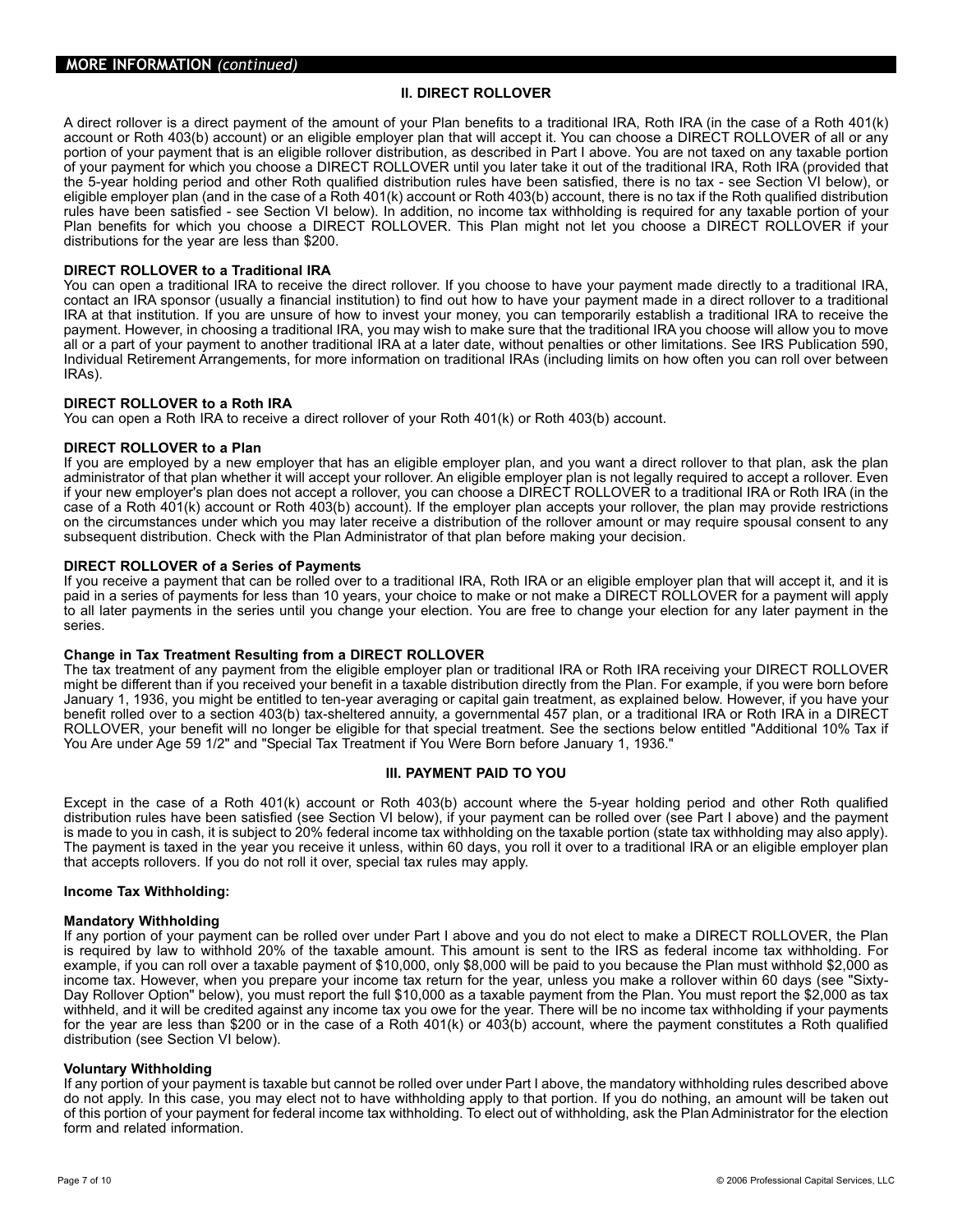#### **MORE INFORMATION** *(continued)*

#### **Sixty-Day Rollover Option**

If you receive a payment that can be rolled over under Part I above, you can still decide to roll over all or part of it to a traditional IRA or to an eligible employer plan that accepts rollovers, or in the case of a Roth 401(k) or Roth 403(b) account, to a Roth IRA or eligible employer plan that accepts such amounts. If you decide to roll over, you must contribute the amount of the payment you received to a traditional IRA, Roth IRA or eligible employer plan within 60 days after you receive the payment. The portion of your payment that is rolled over will not be taxed until you take it out of the traditional IRA or the eligible employer plan, unless it is held in a Roth IRA or Roth 401(k) or Roth 403(b) account that satisfies the Roth qualified distribution rules, in which case no tax will be due.

You can roll over up to 100% of your payment that can be rolled over under Part I above, including an amount equal to the 20% of the taxable portion that was withheld. If you choose to roll over 100%, you must find other money within the 60-day period to contribute to the traditional IRA or the eligible employer plan, to replace the 20% that was withheld. On the other hand, if you roll over only the 80% of the taxable portion that you received, you will be taxed on the 20% that was withheld.

Example: The taxable portion of your payment that can be rolled over under Part I above is \$10,000, and you choose to have it paid to you. You will receive \$8,000, and \$2,000 will be sent to the IRS as income tax withholding. Within 60 days after receiving the \$8,000, you may roll over the entire \$10,000 to a traditional IRA or an eligible employer plan. To do this, you roll over the \$8,000 you received from the Plan, and you will have to find \$2,000 from other sources (your savings, a loan, etc.). In this case, the entire \$10,000 is not taxed until you take it out of the traditional IRA or an eligible employer plan. If you roll over the entire \$10,000, when you file your income tax return you may get a refund of part or all of the \$2,000 withheld.

If, on the other hand, you roll over only \$8,000, the \$2,000 you did not roll over is taxed in the year it was withheld. When you file your income tax return, you may get a refund of part of the \$2,000 withheld. (However, any refund is likely to be larger if you roll over the entire \$10,000.)

#### **Additional 10% Tax If You Are under Age 59 1/2**

If you receive a payment before you reach age 59 1/2 and you do not roll it over, then, in addition to the regular income tax, you may have to pay an extra tax equal to 10% of the taxable portion of the payment. The additional 10% tax generally does not apply to (1) payments that are paid after you separate from service with your employer during or after the year you reach age 55, (2) payments that are paid because you retire due to disability, (3) payments that are paid as equal (or almost equal) payments over your life or life expectancy (or your and your beneficiary's lives or life expectancies), (4) dividends paid with respect to stock by an employee stock ownership plan (ESOP) as described in Code section 404(k), (5) payments that are paid directly to the government to satisfy a federal tax levy, (6) payments that are paid to an alternate payee under a qualified domestic relations order, or (7) payments that do not exceed the amount of your deductible medical expenses. See IRS Form 5329 for more information on the additional 10% tax.

The additional 10% tax will not apply to distributions from a governmental 457 plan, except to the extent the distribution is attributable to an amount you rolled over to that plan (adjusted for investment returns) from another type of eligible employer plan or IRA. Any amount rolled over from a governmental 457 plan to another type of eligible employer plan or to a traditional IRA will become subject to the additional 10% tax if it is distributed to you before you reach age 59 1/2, unless one of the exceptions applies.

#### **Special Tax Treatment If You Were Born before January 1, 1936**

If you receive a payment from a plan qualified under section 401(a) or a section 403(a) annuity plan that can be rolled over under Part I and you do not roll it over to a traditional IRA, Roth IRA (and the Roth account from which the distribution was made does not satisfy the Roth qualified distribution rules) or an eligible employer plan, the payment (and in the case of a Roth 401(k) or Roth 403(b) account, the earnings) will be taxed in the year you receive it. However, if the payment qualifies as a "lump-sum distribution," it may be eligible for special tax treatment. (See also "Employer Stock or Securities", below.) A lump-sum distribution is a payment, within one year, of your entire balance under the Plan (and certain other similar plans of the employer) that is payable to you after you have reached age 59 1/2 or because you have separated from service with your employer (or, in the case of a self-employed individual, after you have reached age 59 1/2 or have become disabled). For a payment to be treated as a lump-sum distribution, you must have been a participant in the plan for at least five years before the year in which you received the distribution. The special tax treatment for lump-sum distributions that may be available to you is described below.

#### **Ten-Year Averaging**

If you receive a lump-sum distribution and you were born before January 1, 1936, you can make a onetime election to figure the tax on the payment by using "10-year averaging" (using 1986 tax rates). Ten-year averaging often reduces the tax you owe.

#### **Capital Gain Treatment**

If you receive a lump-sum distribution and you were born before January 1, 1936, and you were a participant in the Plan before 1974, you may elect to have the part of your payment that is attributable to your pre- 1974 participation in the Plan taxed as long-term capital gain at a rate of 20%.

There are other limits on the special tax treatment for lump-sum distributions. For example, you can generally elect this special tax treatment only once in your lifetime and the election applies to all lump-sum distributions that you receive in that same year. You may not elect this special tax treatment if you rolled amounts into this Plan from a 403(b) tax-sheltered annuity contract, a governmental 457 plan, or from an IRA not originally attributable to a qualified employer plan. If you have previously rolled over a distribution from this Plan (or certain other similar plans of the employer), you cannot use this special averaging treatment for later payments from the Plan. If you roll over your payment to a traditional IRA, governmental 457 plan, or 403(b) tax -sheltered annuity, you will not be able to use special tax treatment for later payments from that IRA, plan, or annuity. Also, if you roll over only a portion of your payment to a traditional IRA, governmental 457 plan, or 403(b) tax-sheltered annuity, this special tax treatment is not available for the rest of the payment. See IRS Form 4972 for additional information on lump-sum distributions and how you elect the special tax treatment.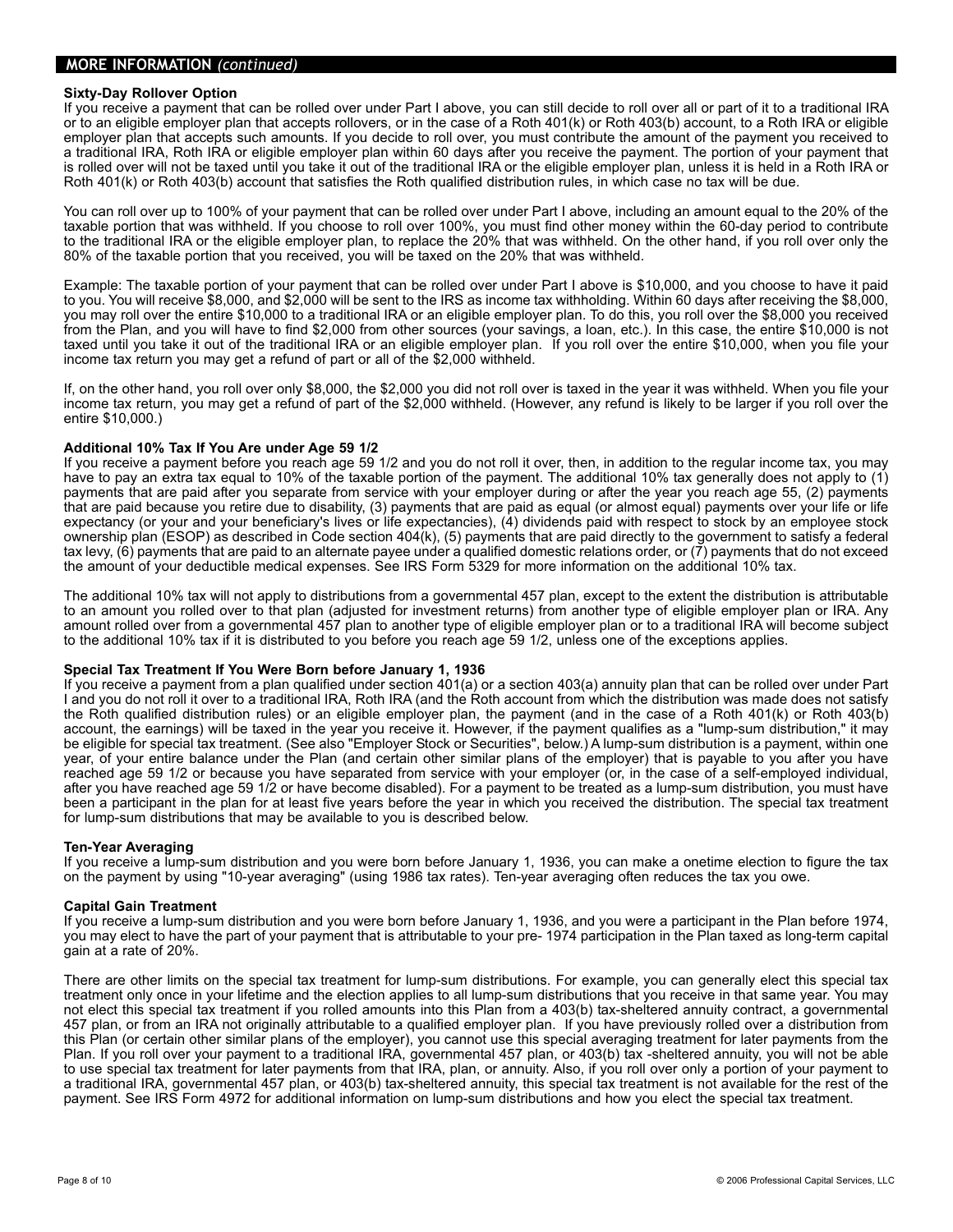#### **MORE INFORMATION** *(continued)*

#### **Employer Stock or Securities**

There is a special rule for a payment from the Plan that includes employer stock (or other employer securities). To use this special rule, 1) the payment must qualify as a lump-sum distribution, as described above, except that you do not need five years of plan participation, or 2) the employer stock included in the payment must be attributable to "after- tax" employee contributions, if any. Under this special rule, you may have the option of not paying tax on the "net unrealized appreciation" of the stock until you sell the stock. Net unrealized appreciation generally is the increase in the value of the employer stock while it was held by the Plan. For example, if employer stock was contributed to your Plan account when the stock was worth \$1,000 but the stock was worth \$1,200 when you received it, you would not have to pay tax on the \$200 increase in value until you later sold the stock.

You may instead elect not to have the special rule apply to the net unrealized appreciation. In this case, your net unrealized appreciation will be taxed in the year you receive the stock, unless you roll over the stock. The stock can be rolled over to a traditional IRA or another eligible employer plan, either in a direct rollover or a rollover that you make yourself. Generally, you will no longer be able to use the special rule for net unrealized appreciation if you roll the stock over to a traditional IRA or another eligible employer plan.

If you receive only employer stock in a payment that can be rolled over, no amount will be withheld from the payment. If you receive cash or property other than employer stock, as well as employer stock, in a payment that can be rolled over, the 20% withholding amount will be based on the entire taxable amount paid to you (including the value of the employer stock determined by excluding the net unrealized appreciation). However, the amount withheld will be limited to the cash or property (excluding employer stock) paid to you.

If you receive employer stock in a payment that qualifies as a lump-sum distribution, the special tax treatment for lump-sum distributions described above (such as 10-year averaging) also may apply. See IRS Form 4972 for additional information on these rules.

#### **Repayment of Plan Loans**

If your employment ends and you have an outstanding loan from your Plan, your employer may reduce (or "offset") your balance in the Plan by the amount of the loan you have not repaid. The amount of your loan offset is treated as a distribution to you at the time of the offset and will be taxed unless you roll over an amount equal to the amount of your loan offset to another qualified employer plan or a traditional IRA within 60 days of the date of the offset. If the amount of your loan offset is the only amount you receive or are treated as having received, no amount will be withheld from it. If you receive other payments of cash or property from the Plan, the 20% withholding amount will be based on the entire amount paid to you, including the amount of the loan offset. The amount withheld will be limited to the amount of other cash or property paid to you (other than any employer securities). The amount of a defaulted plan loan that is a taxable deemed distribution cannot be rolled over.

#### **IV. SURVIVING SPOUSES, ALTERNATE PAYEES, AND OTHER BENEFICIARIES**

In general, the rules summarized above that apply to payments to employees also apply to payments to surviving spouses of employees and to spouses or former spouses who are "alternate payees." You are an alternate payee if your interest in the Plan results from a "qualified domestic relations order," which is an order issued by a court, usually in connection with a divorce or legal separation.

If you are a surviving spouse or an alternate payee, you may choose to have a payment that can be rolled over, as described in Part I above, paid in a DIRECT ROLLOVER to a traditional IRA or to an eligible employer plan or paid to you. If you have the payment paid to you, you can keep it or roll it over yourself to a traditional IRA or to an eligible employer plan. Thus, you have the same choices as the employee.

If you are a beneficiary other than a surviving spouse or an alternate payee, you cannot choose a direct rollover, and you cannot roll over the payment yourself. If you are a surviving spouse, an alternate payee, or another beneficiary, your payment is generally not subject to the additional 10% tax described in Part III above, even if you are younger than age 59 1/2.

If you are a surviving spouse, an alternate payee, or another beneficiary, you may be able to use the special tax treatment for lumpsum distributions and the special rule for payments that include employer stock, as described in Part III above. If you receive a payment because of the employee's death, you may be able to treat the payment as a lump-sum distribution if the employee met the appropriate age requirements, whether or not the employee had 5-years of participation in the Plan.

This notice summarizes only the federal (not state or local) tax rules that might apply to your payment. The rules described above are complex and contain many conditions and exceptions that are not included in this notice. Therefore, you may want to consult with the Plan Administrator or a professional tax advisor before you take a payment of your benefits from your Plan. Also, you can find more specific information on the tax treatment of payments from qualified employer plans in IRS Publication 575, Pension and Annuity Income, and IRS Publication 590, Individual Retirement Arrangements. These publications are available from your local IRS office, on the IRS's Internet Web Site at www.irs.gov, or by calling 1-800-TAX-FORMS.

#### **V. AUTOMATIC IRA ROLLOVER**

Effective as of March 28, 2005, if you are scheduled to receive a mandatory cash-out of \$1,001 - \$5,000 from your Plan, which is otherwise eligible for rollover, absent an affirmative election by you directing the payment of such funds, the plan administrator will establish an automatic rollover IRA on your behalf to which such funds will be transferred in the same manner had you elected a direct rollover in your name.